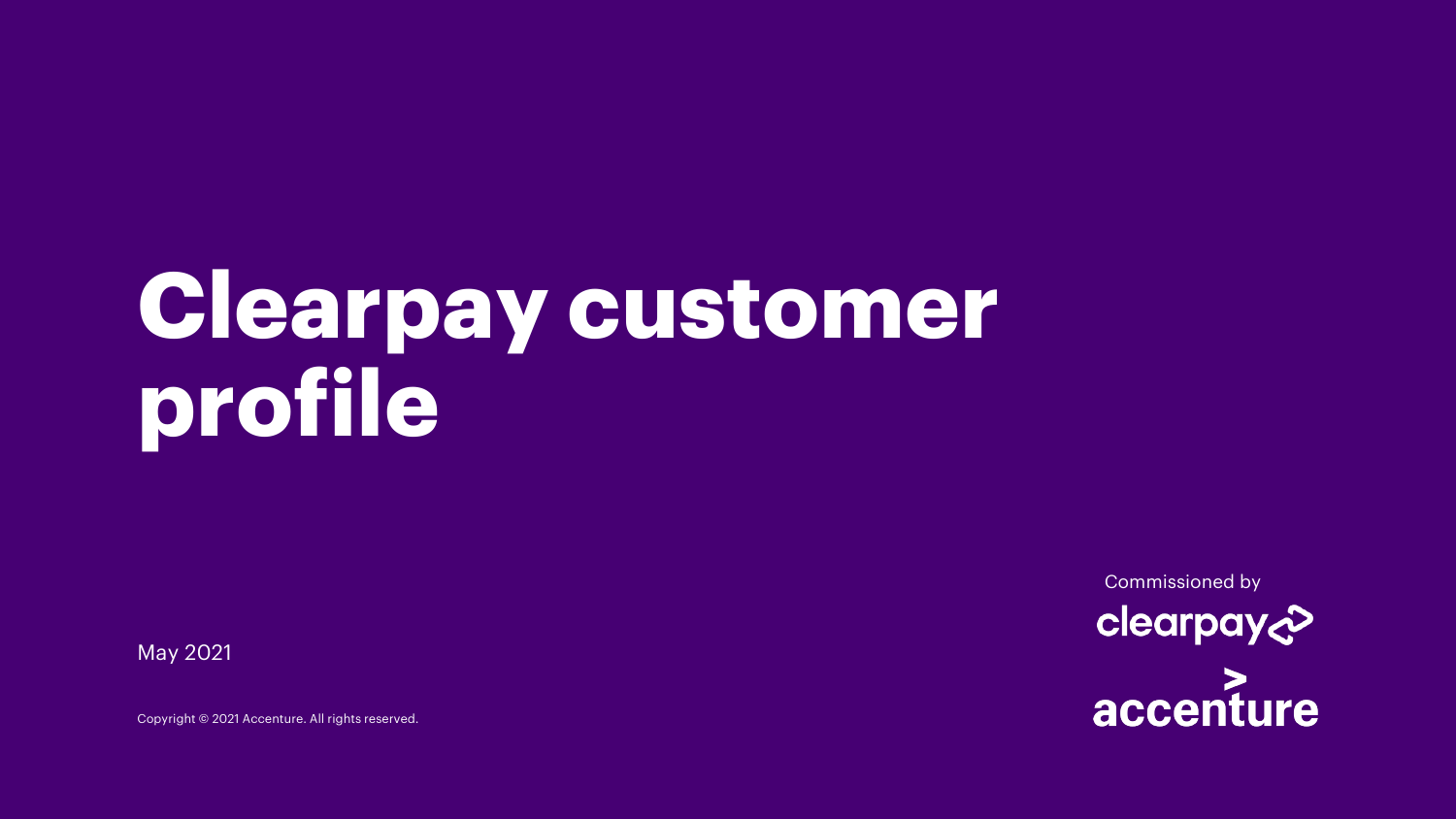

#### **Executive summary**

#### **Clearpay customers are more likely to be employed and have lower debt than the general population**

- 78% of Clearpay consumers are female, with 59% of all consumers below the age of 35. In the past year, Clearpay has attracted a broader customer base, with 35-to-55 year olds the fastest growing age group.
- Clearpay consumers are more likely to be in employment than the general population. 70% of Clearpay consumers are in employment, compared to 62% of the general population.
- Clearpay customers have lower debt levels than the general population, with 20% lower personal liabilities.

#### **Clearpay makes up a relatively small share of consumers' overall debt position, and Clearpay customers are more cautious with debt**

- Buy now, pay later debt makes up less than 0.2% of the total debt position of Clearpay customers
- 97% of Clearpay payments incur no late fees and 45% of consumers make an early repayment; 95% of all purchases are made on debit
- Consumers are using Clearpay as an alternative to credit. 76% use their credit cards less after signing up to Clearpay, helping keep debts low
- Relative to the cost of credit cards, Clearpay saves customers £23 million in fees. Vulnerable consumers gain the most from switching from credit to Clearpay. The top 5% of credit card users by fees pay £99 in fees for every £100 of purchases, compared to only £9 on Clearpay

#### **Clearpay is helping its customers to take control of their finances**

- Revenue per customer has increased by 118% year on year, largely driven by a near-doubling of purchases per consumer
- 74% of consumers say that Clearpay helps with budgeting. 47% of customers say that the Clearpay payment option was essential to their purchase decision
- The average consumer values Clearpay at £17 per year, amounting to £26.7 million in consumer surplus.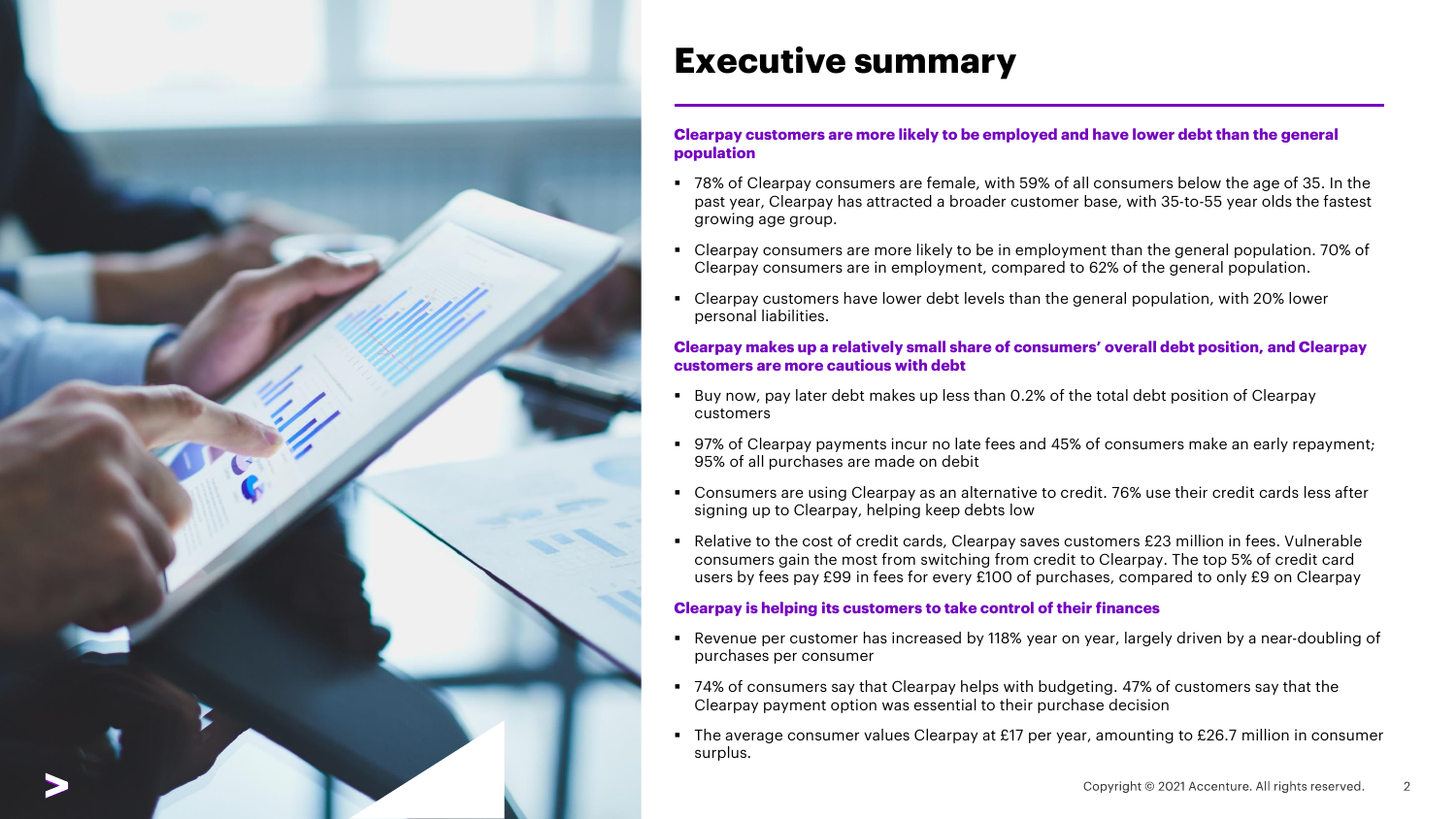### **Contents**

This document is intended for general informational purposes only. The analysis in this report was commissioned by Clearpay and prepared by Accenture on behalf of Clearpay.

Views and opinions expressed in this document are based on Accenture's knowledge and understanding of its area of business, markets and technology. Accenture does not provide medical, legal, regulatory, audit, or tax advice, and this document does not constitute advice of any nature. While the information in this document has been prepared in good faith, Accenture disclaims, to the fullest extent permitted by applicable law, any and all liability for the accuracy and completeness of the information in this document and for any acts or omissions made based on such information. Opinions expressed herein are subject to change without notice.

No part of this document may be reproduced in any manner without the written permission of Accenture. This document may make references to third party names, trademarks or copyrights that may be owned by others. Any third-party names, trademarks or copyrights contained in this document are the property of their respective owners.

Clearpay customers are more likely to be employed and have lower debt than the general population **<sup>03</sup>**

Clearpay makes up a relatively small share of consumers' overall debt position, and Clearpay customers are more cautious with debt

Clearpay is helping its customers take control of creating its customers take control of **07**<br>their finances

Appendix **30**

**04**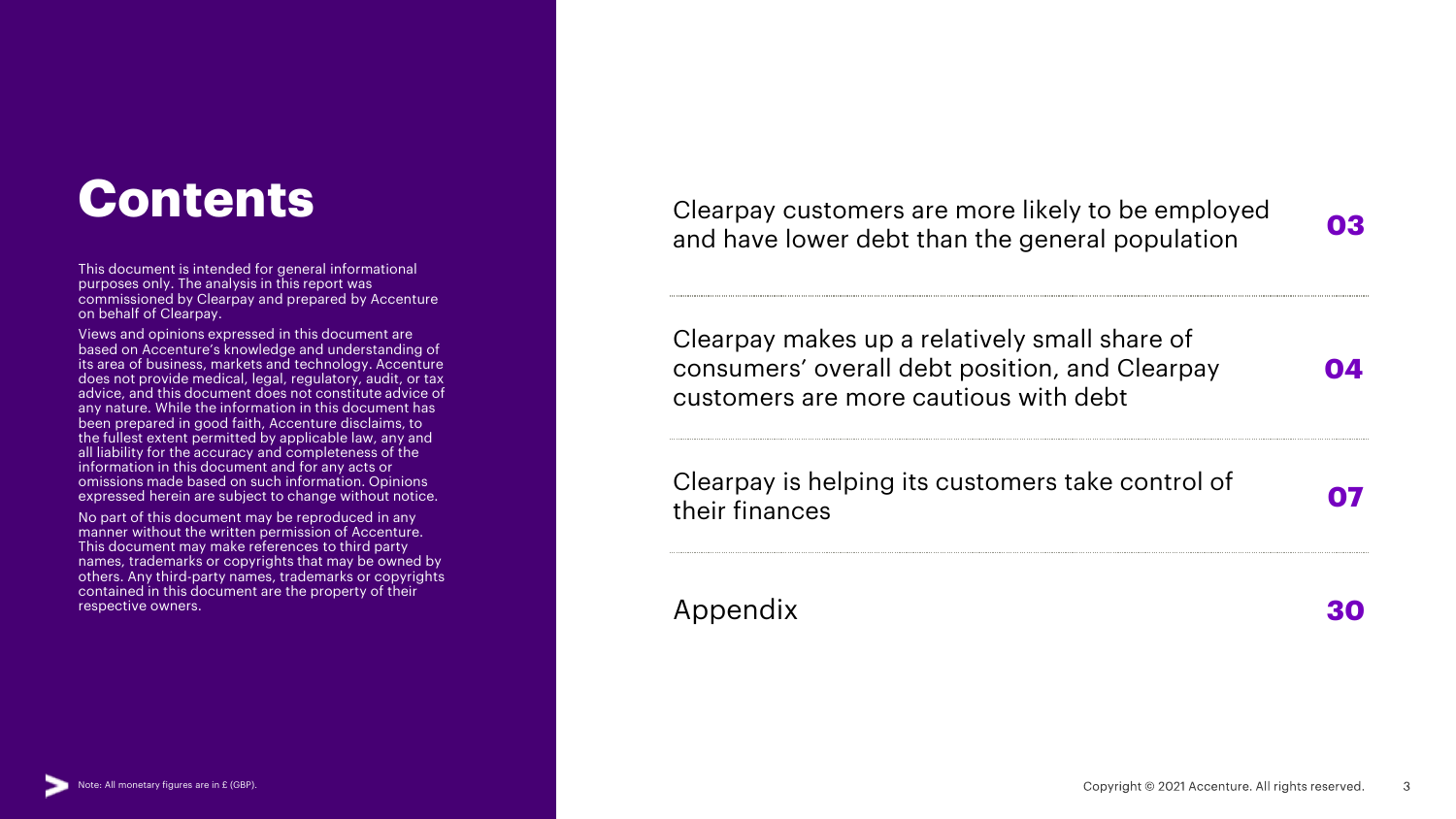



**Clearpay customers are more likely to be employed and have lower debt than the general population**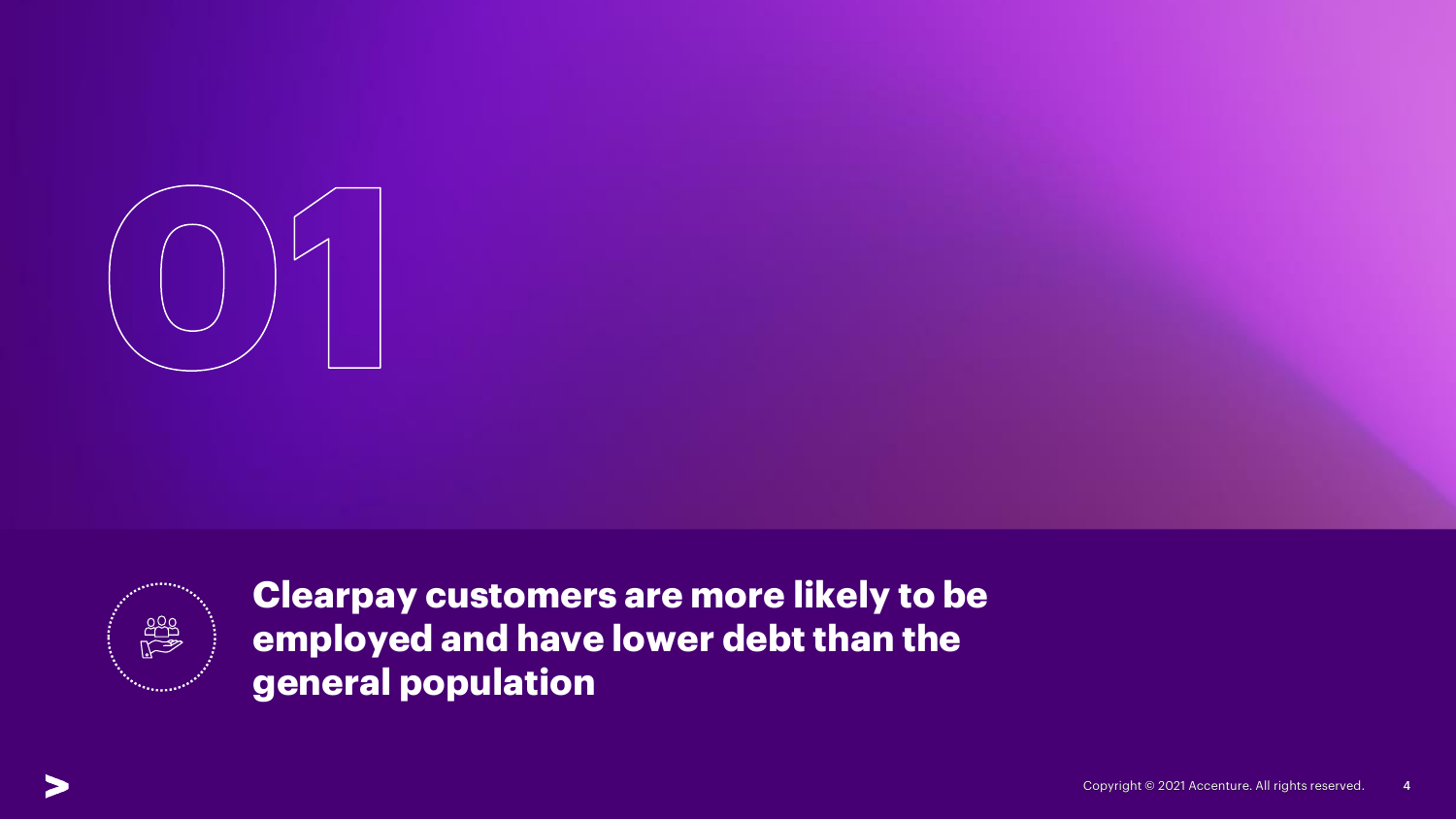### **Clearpay has a broad range of consumers - with 18-to-34 year olds and females being over-indexed compared to the general population**

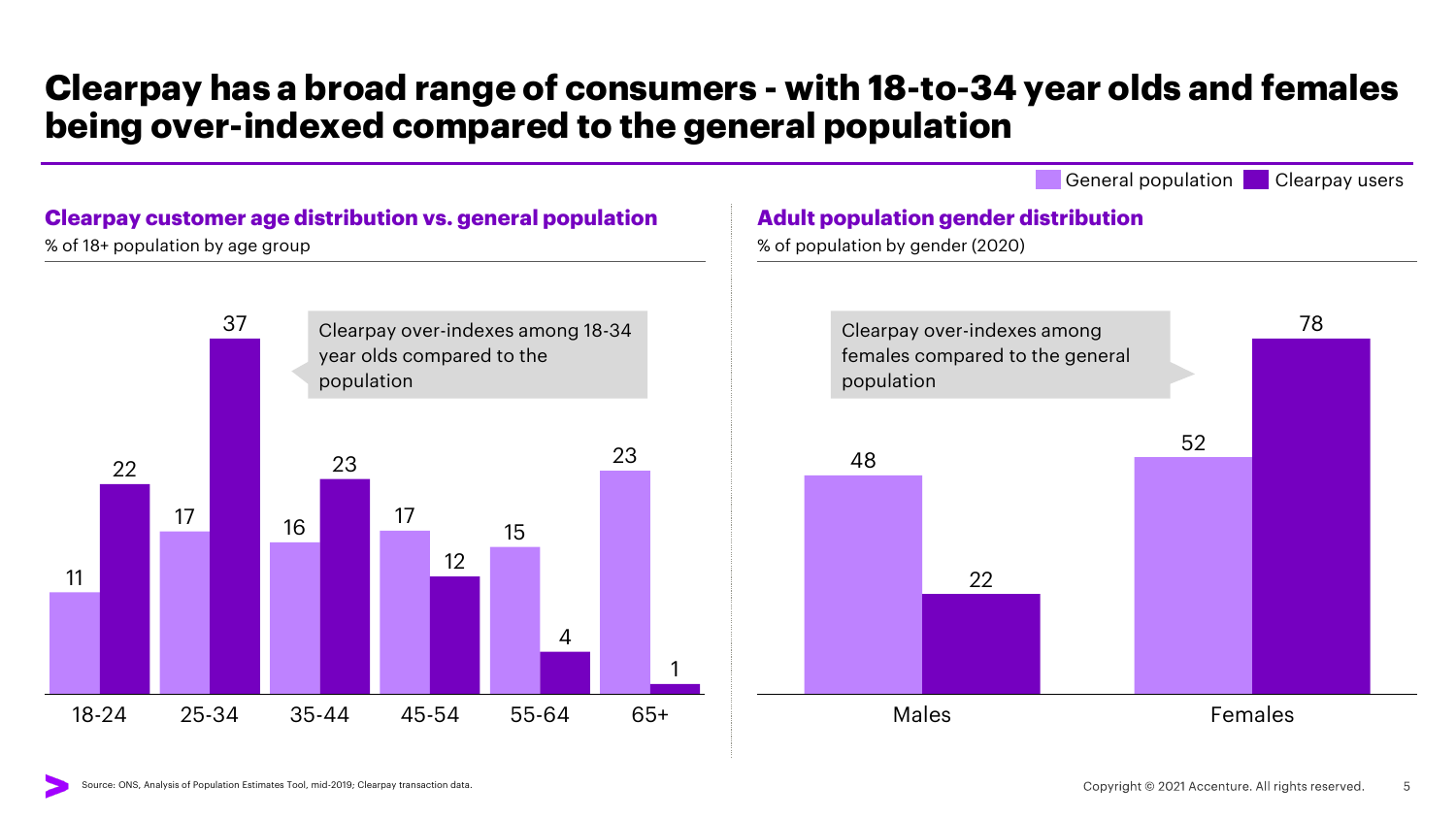### **As Clearpay has grown, it has attracted a broader customer base, with 35-to-54 year olds the fastest growing age groups**

#### **Clearpay customer age distribution**

Age, % of 18+ population

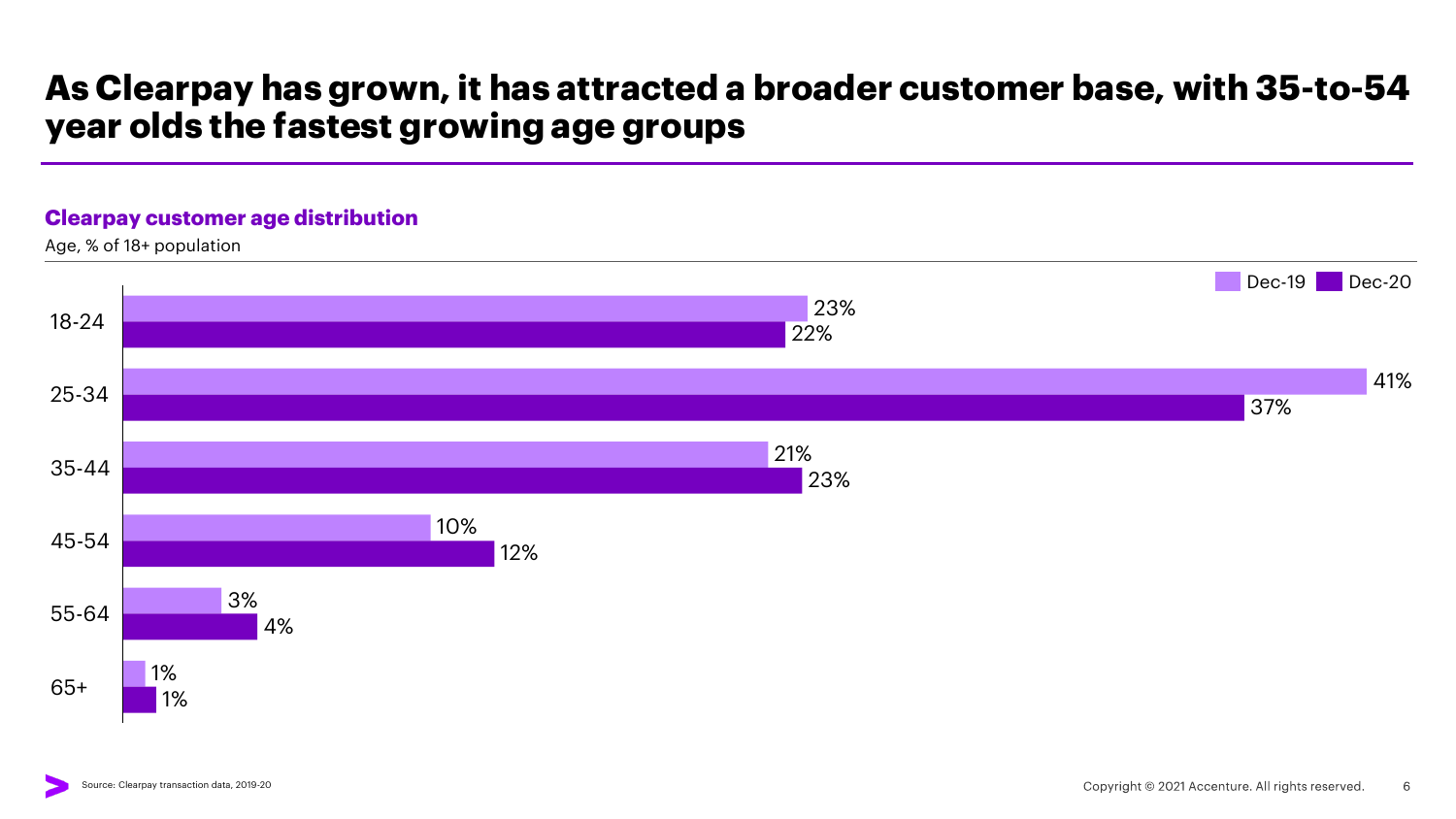### **Clearpay consumers are more likely to be employed than the general population**

64% of Clearpay consumers are in regular employment, full-time or parttime work – compared to 57% for the general population.

Only 24% of Clearpay consumers are out of the labour force compared to 33% of the general population.



% of consumers and general populations by employment bracket

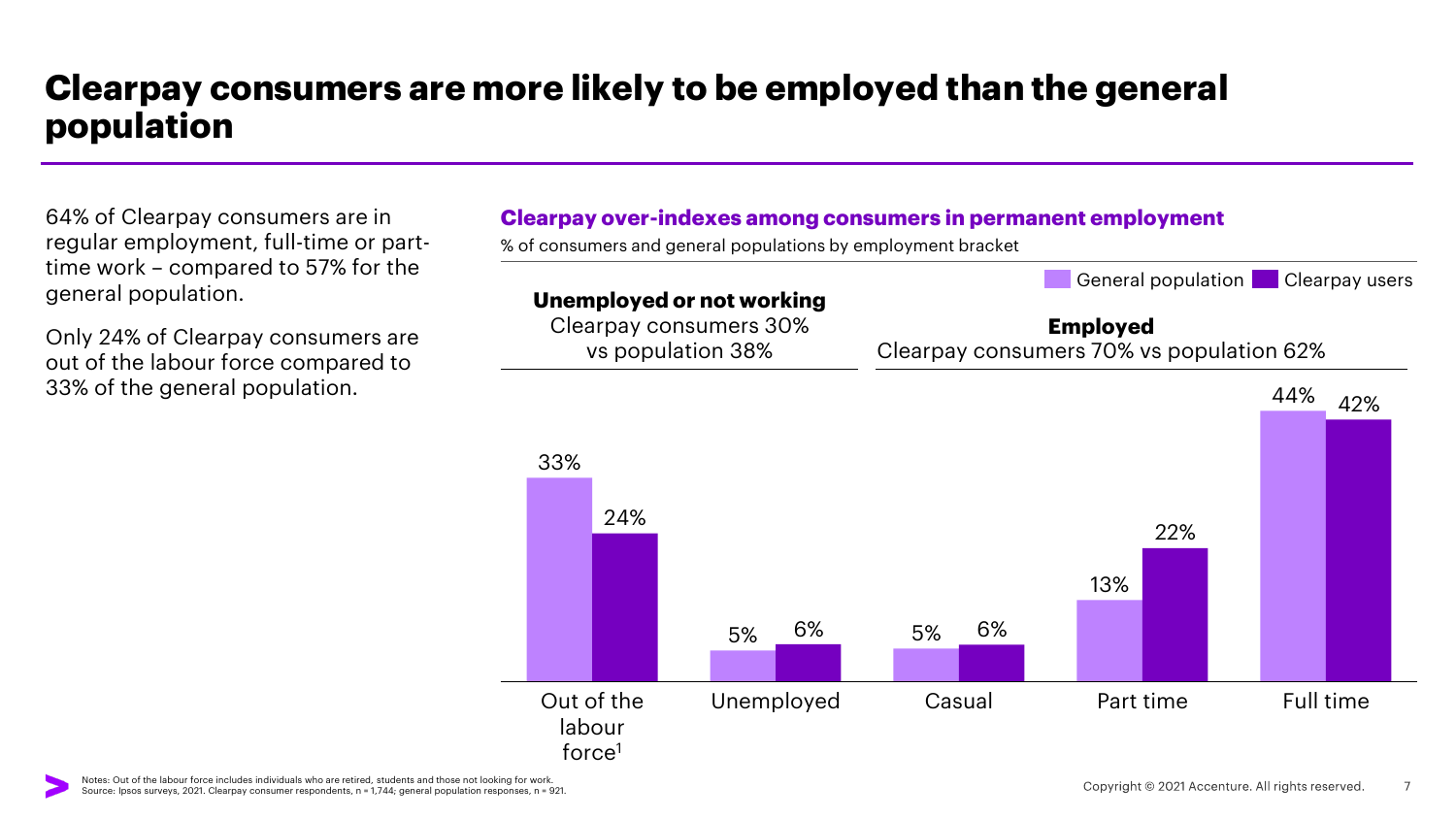### **Clearpay customers have higher incomes than the general population**

Clearpay has more consumers in high income brackets than the general population (76% of Clearpay customers vs 33% of the general population).1

Also, only 24% of Clearpay consumers have a household income of £40,000 or less, compared to 33% of the general population.

#### **Clearpay over-indexes high income Britons**

% of customers and general population in each household income (before-tax) brackets, pre-COVID income

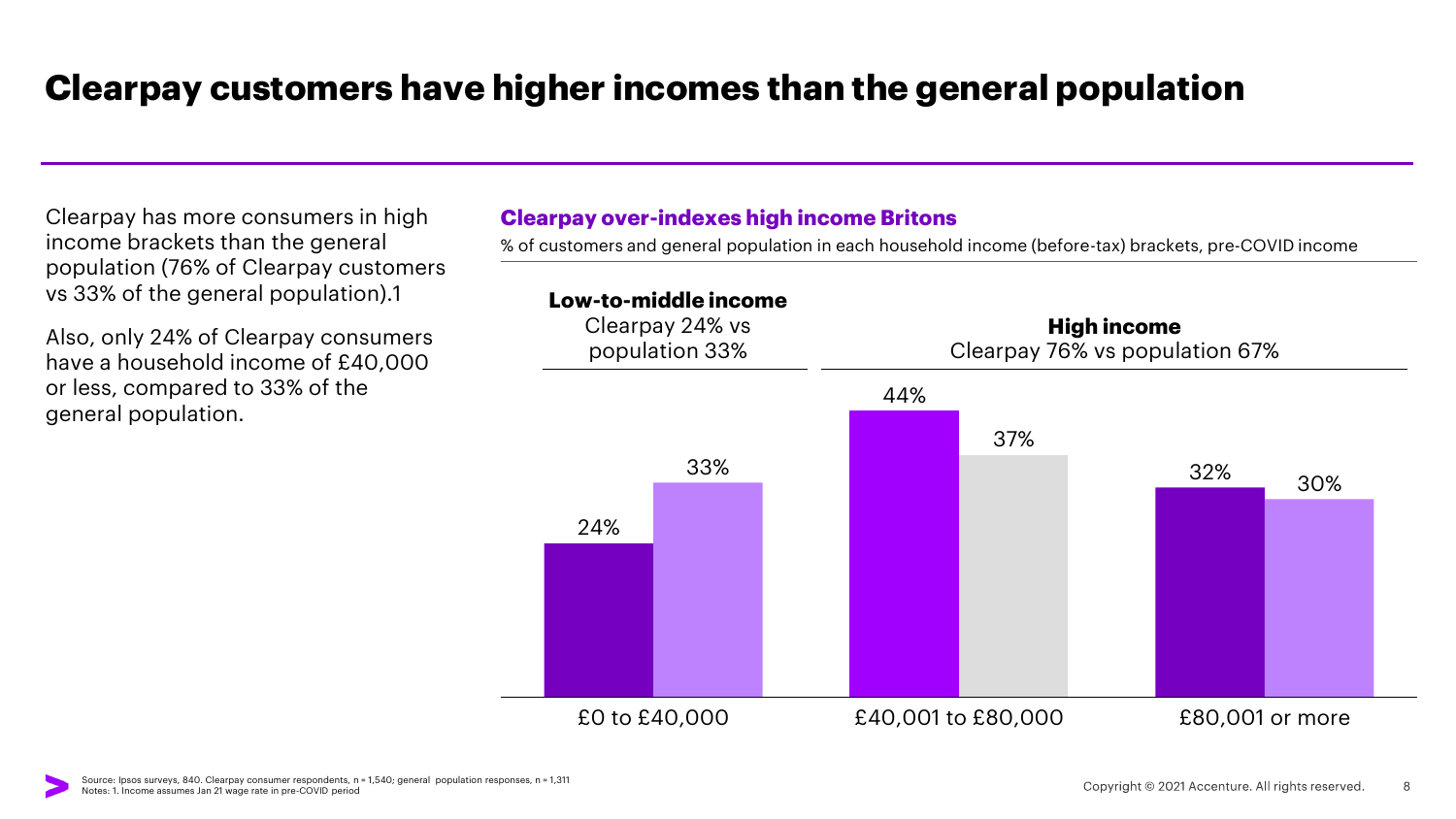



**Clearpay makes up a relatively small share of consumers' overall debt position, and Clearpay customers are more cautious with debt**

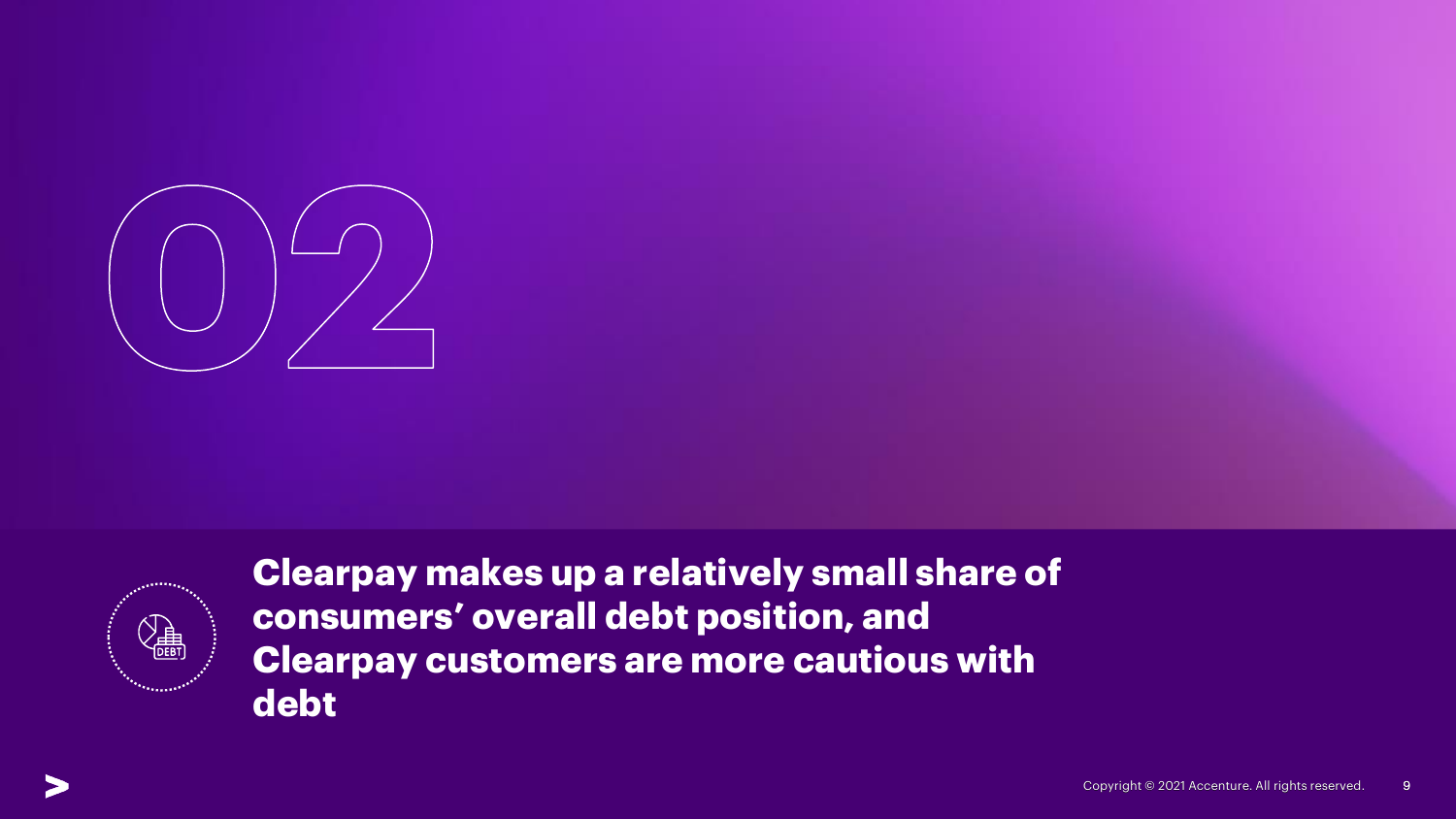### **Clearpay makes up less than 0.2% of the total debt position of consumers**

#### **Composition of total debt for Clearpay consumers**

% of responses (n=2,569)<sup>1</sup>

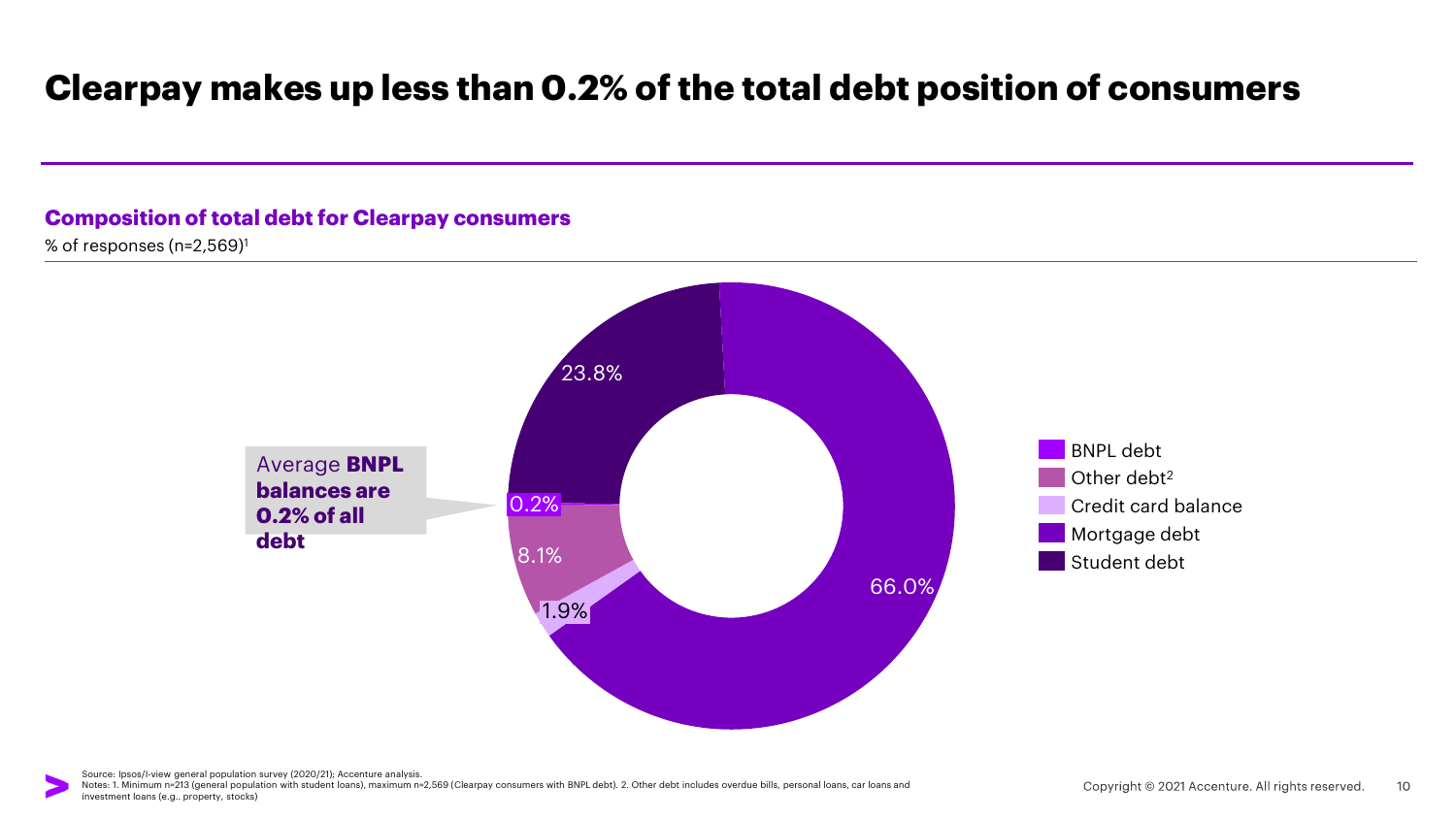### **Relative to the cost of credit cards, Clearpay saves consumers £23 million in fees**



Source: Card Spending Update - UK Finance (Oct 2020, released Jan 2021) ; Bank of England Bankstat tables (CFMZ6IR), released Feb 2021; Clearpay late fees data 2020. Notes: \*For comparison, in Australia, interest-bearing balances are equal to monthly purchases, meaning less debt revolves. Credit card most recent figures from Oct-19 to Oct-20.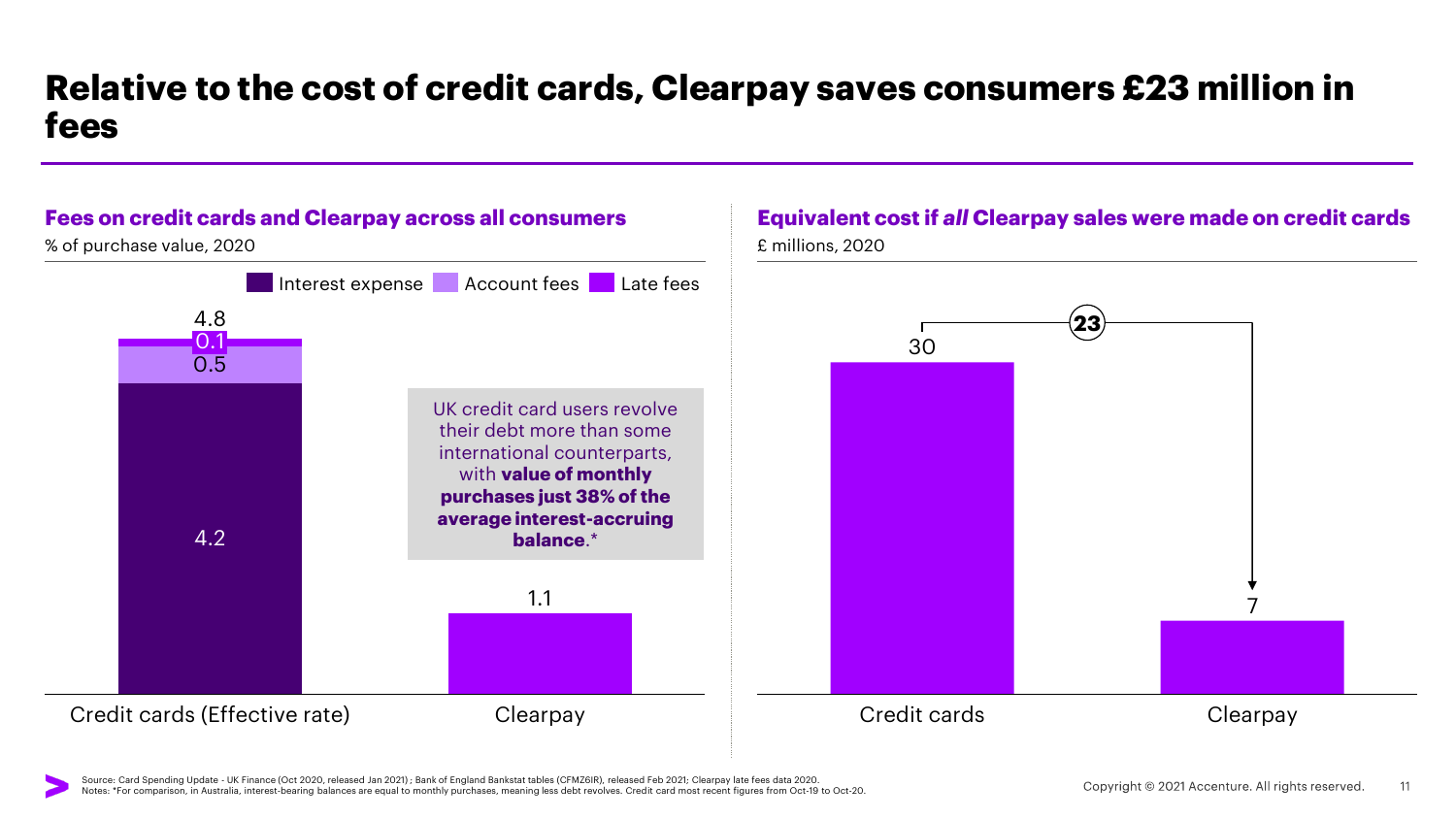### **Vulnerable consumers gain the most from switching from credit to Clearpay**

#### **Clearpay consumer fees vs. credit card user fees**

Fees as a % of purchase value, latest data



#### **Consumer percentiles – ranked by total value of fees/ total transaction value**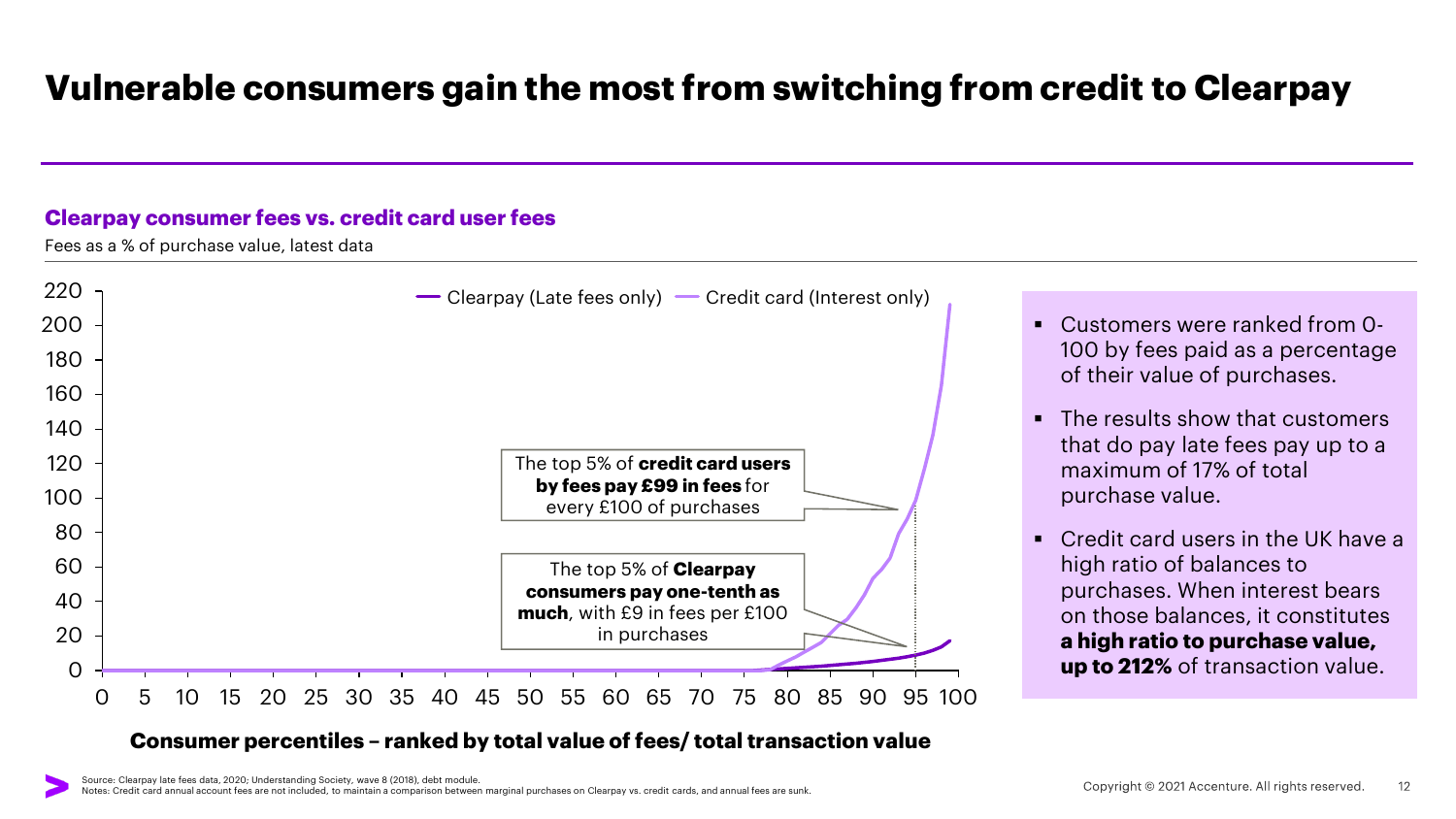### **Consumers are using Clearpay as an alternative to credit. 76% use their credit cards less after signing up to Clearpay, helping keep debts low**



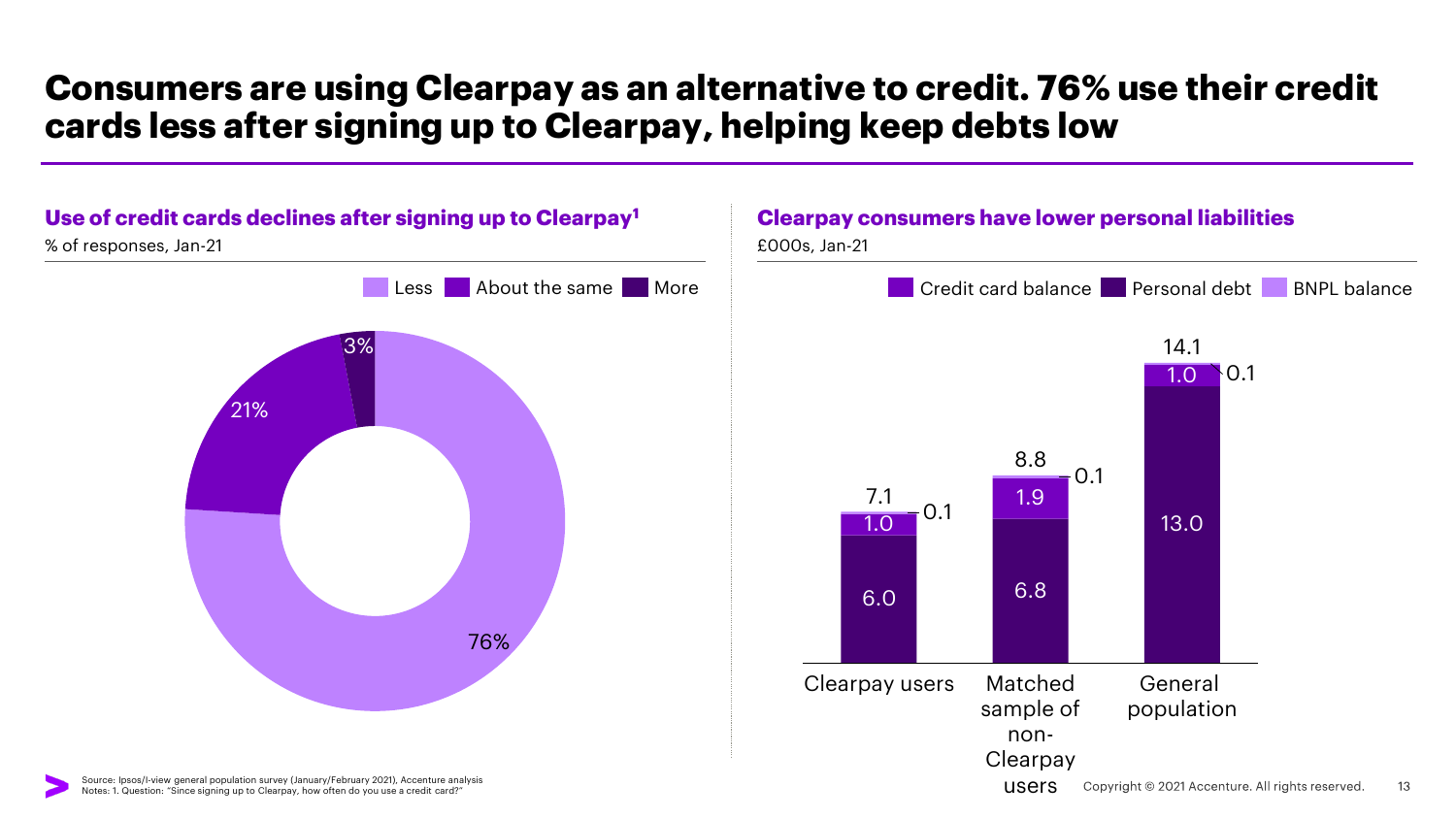### **97% of payments incur no late and 45% of consumers make an early repayment. 95% of all purchases are made on debit**

% of consumers paying early, 2019 & 2020

#### **Total Payments**

% of payments on-time or early, 2019 & 2020



**Early repayments**

#### **Purchases on debit**

% of payments in value, 2020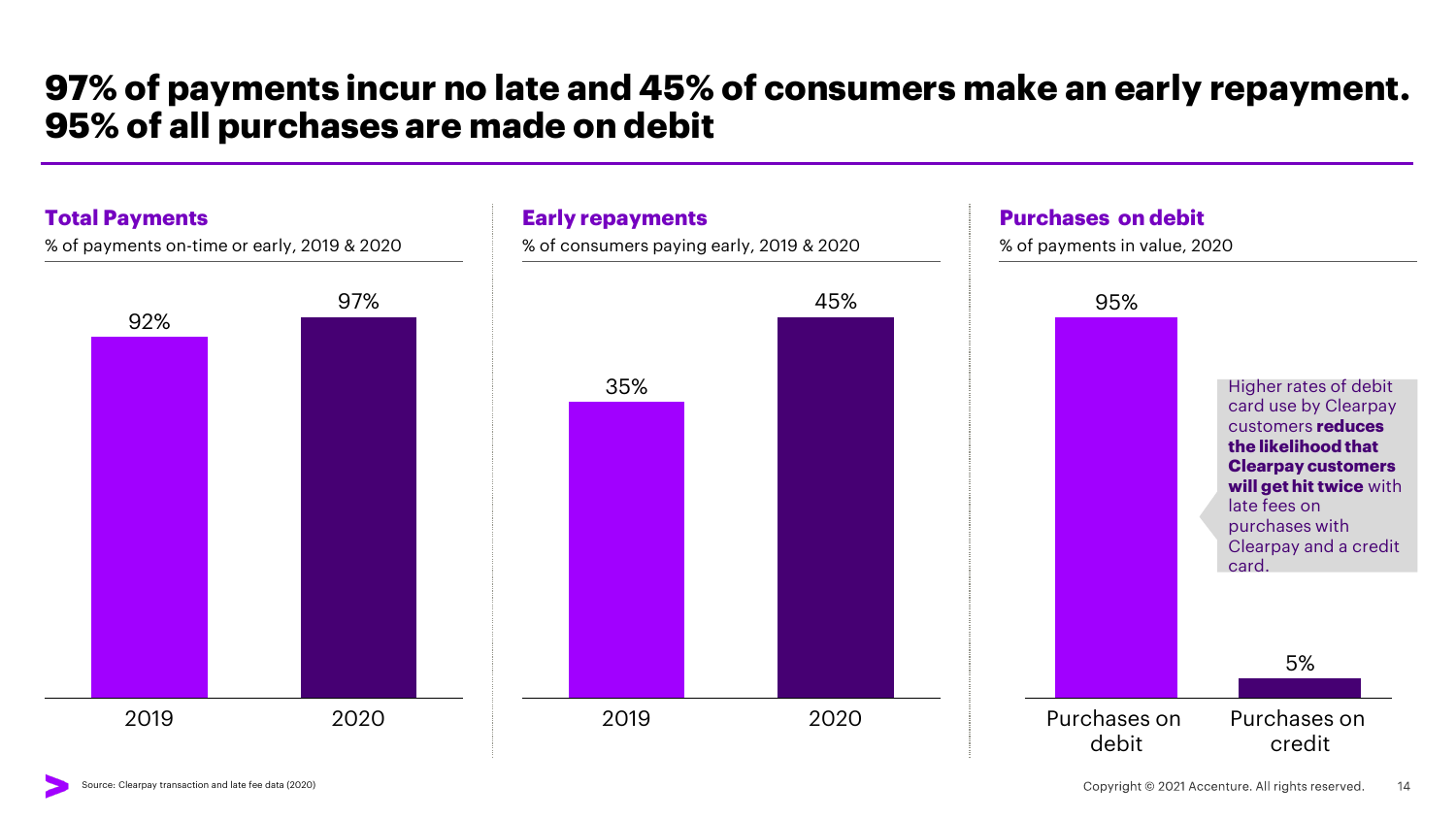



**Clearpay is helping its customers take control of their finances**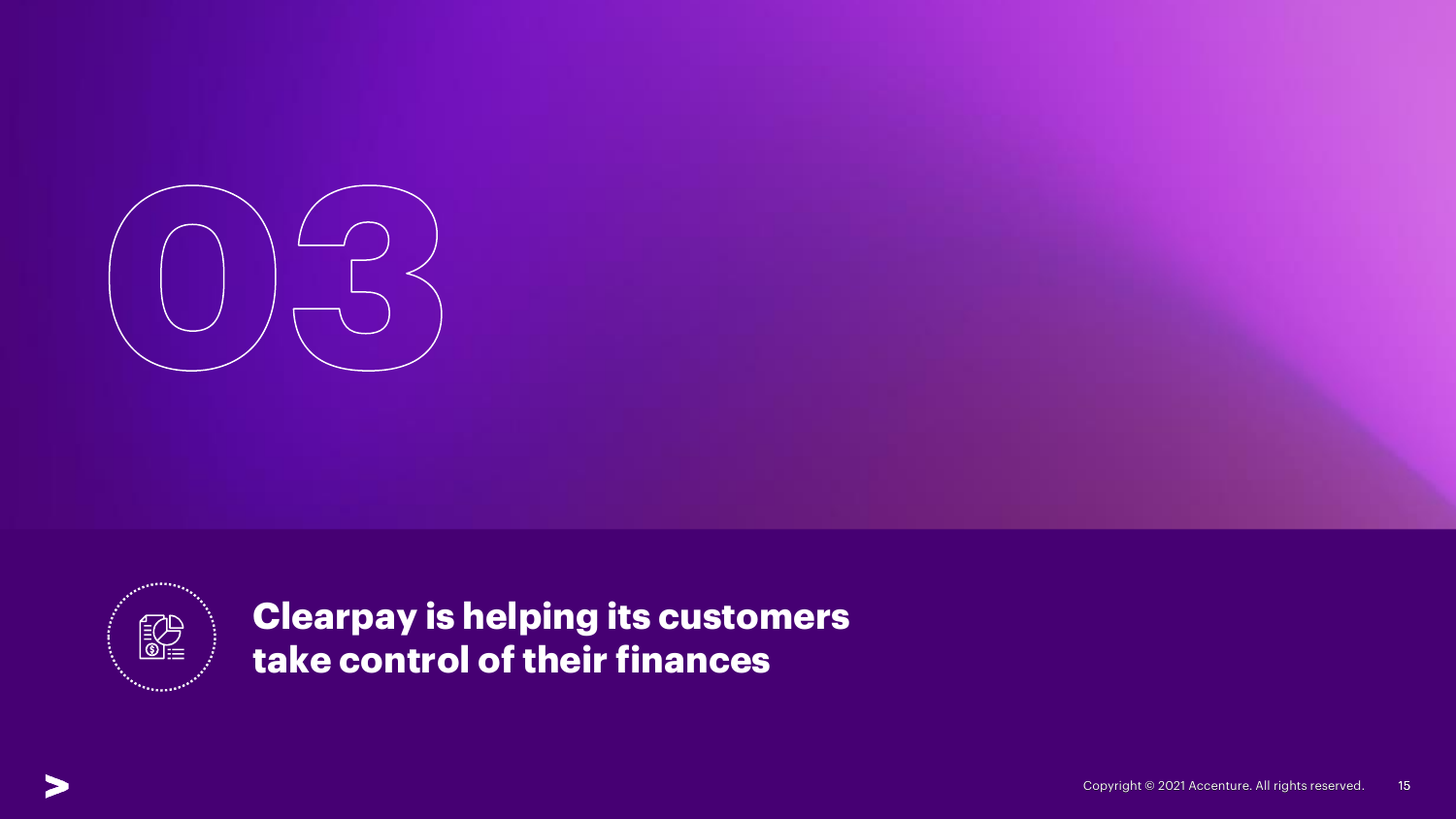### **Clearpay customers primarily purchase medium-sized fashion purchases**



#### **Average order value by category**

£, 2020 calendar year

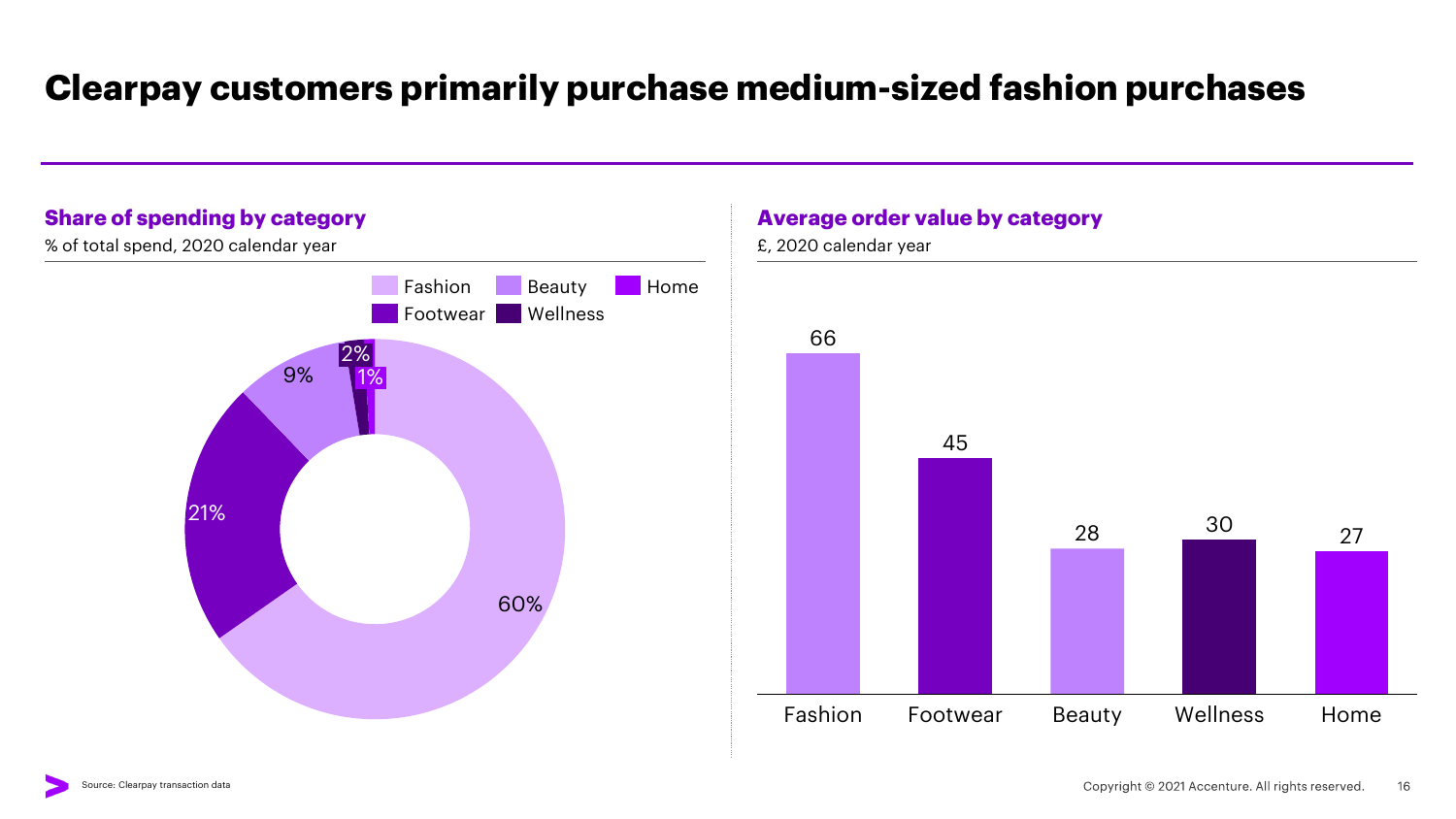### **Revenue per customer has increased by 118% year on year, largely driven by a near-doubling of purchases per consumer**

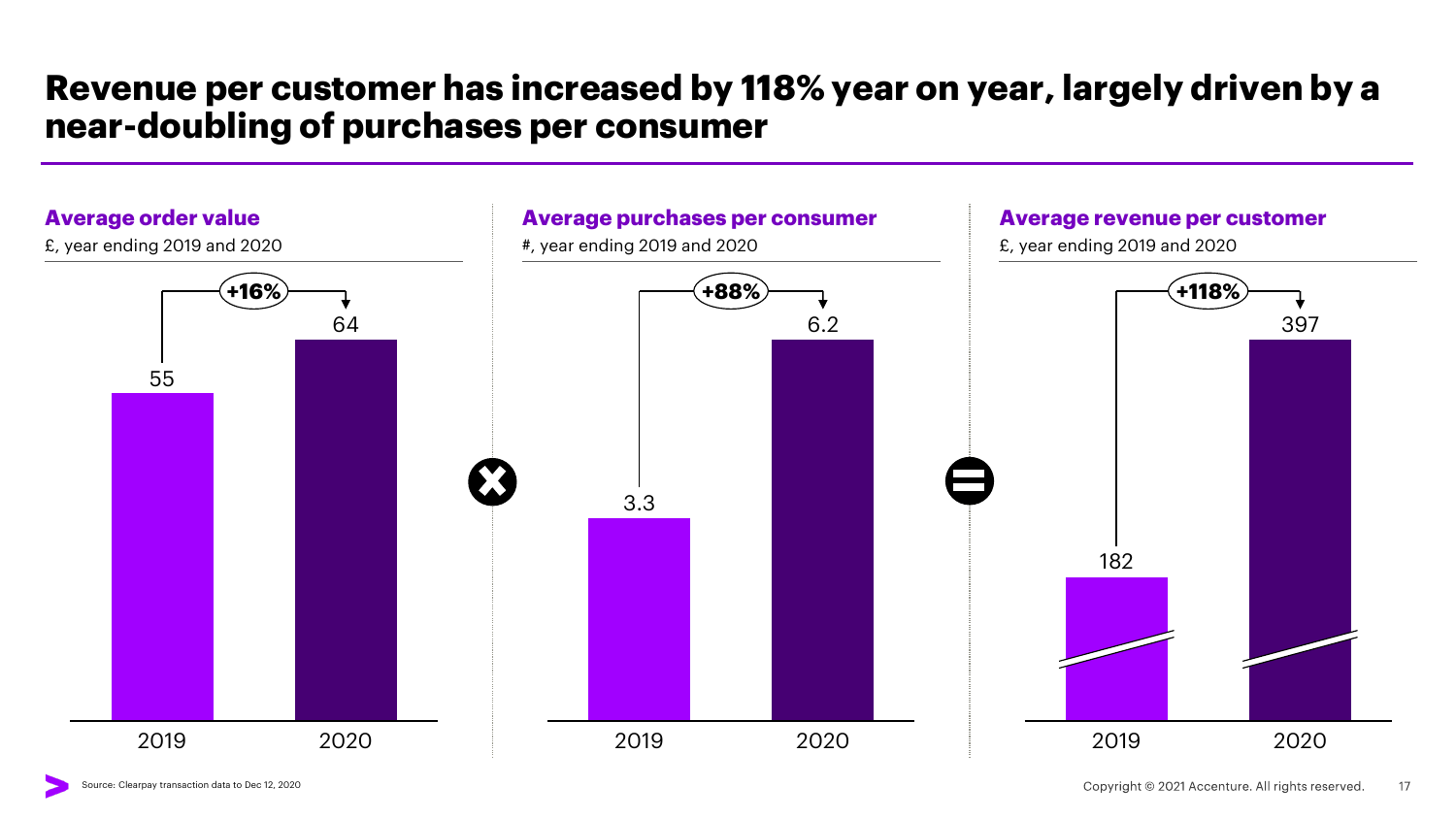### **56% of consumers say that they use Clearpay to help with budgeting**

If the COVID-19 crisis causes consumers to be permanently more budget conscious, Clearpay is a tool that will help them.

Also, Clearpay is used by consumers who prefer not to use expensive payment methods such as credit card.



% of responses, Jan 2021 56 18 16 8 Helps with budgeting Income smoothing Convenient alternative to credit card To access the online marketplace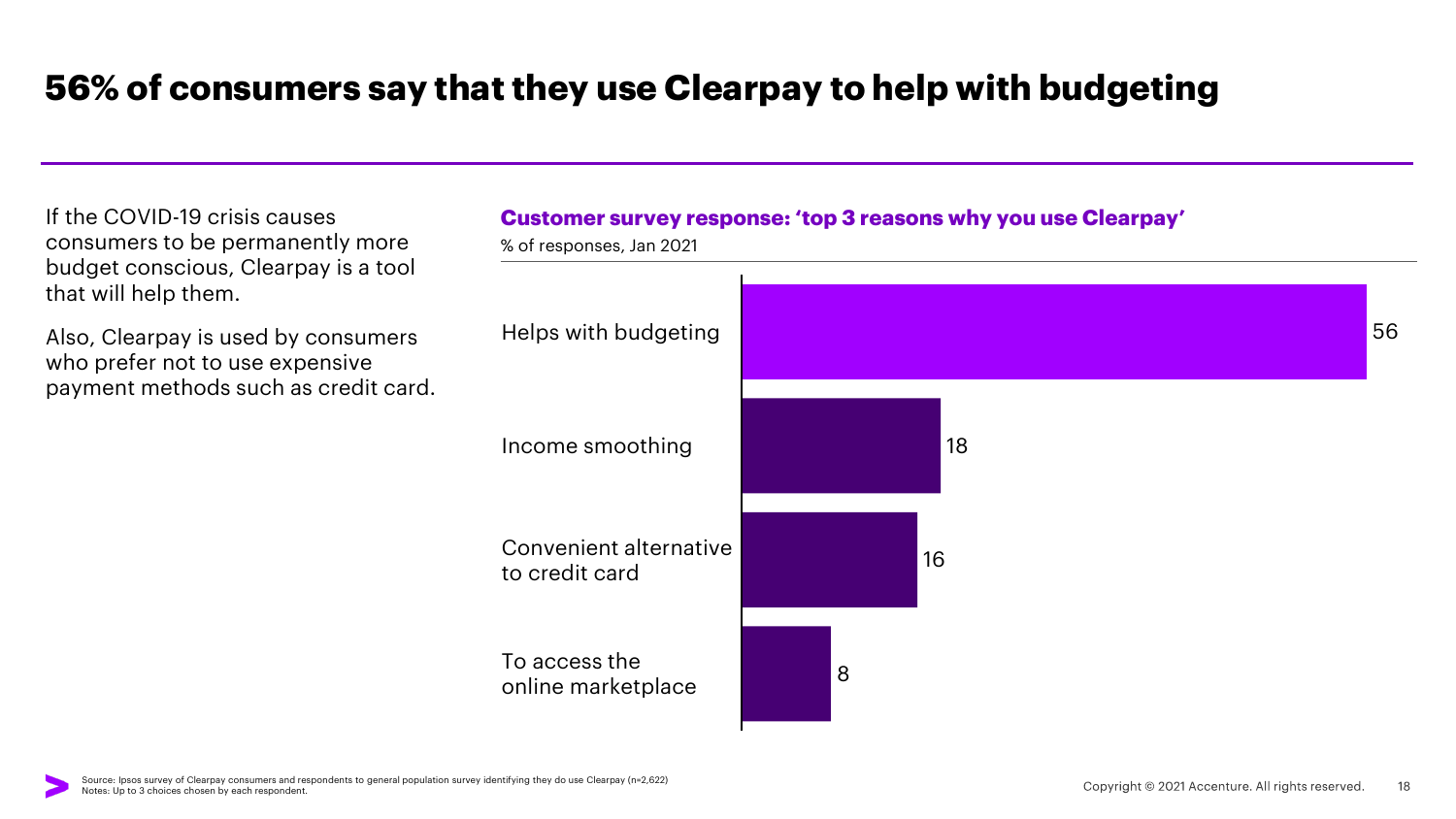### **47% of customers say they would have looked for another store that did have Clearpay or not purchased**

The survey results show that consumers value the availability of Clearpay due to the utility its provides them. Only 15% of purchases would have been made (with the same order basket) at the merchant store without Clearpay, indicating low cannibalisation.

However, Clearpay consumers are prudent with their finances. 74% of consumers would have purchased an item at a different store or using other methods.

#### **Customer survey response: Clearpay unavailable for previous order**

% of responses, Jan 2021

Looked for another shop that did have Clearpay

Not purchased at all

Purchased the item(s) later

Purchased the item(s) anyway Used another Buy now, pay later service, if available Purchased fewer

items

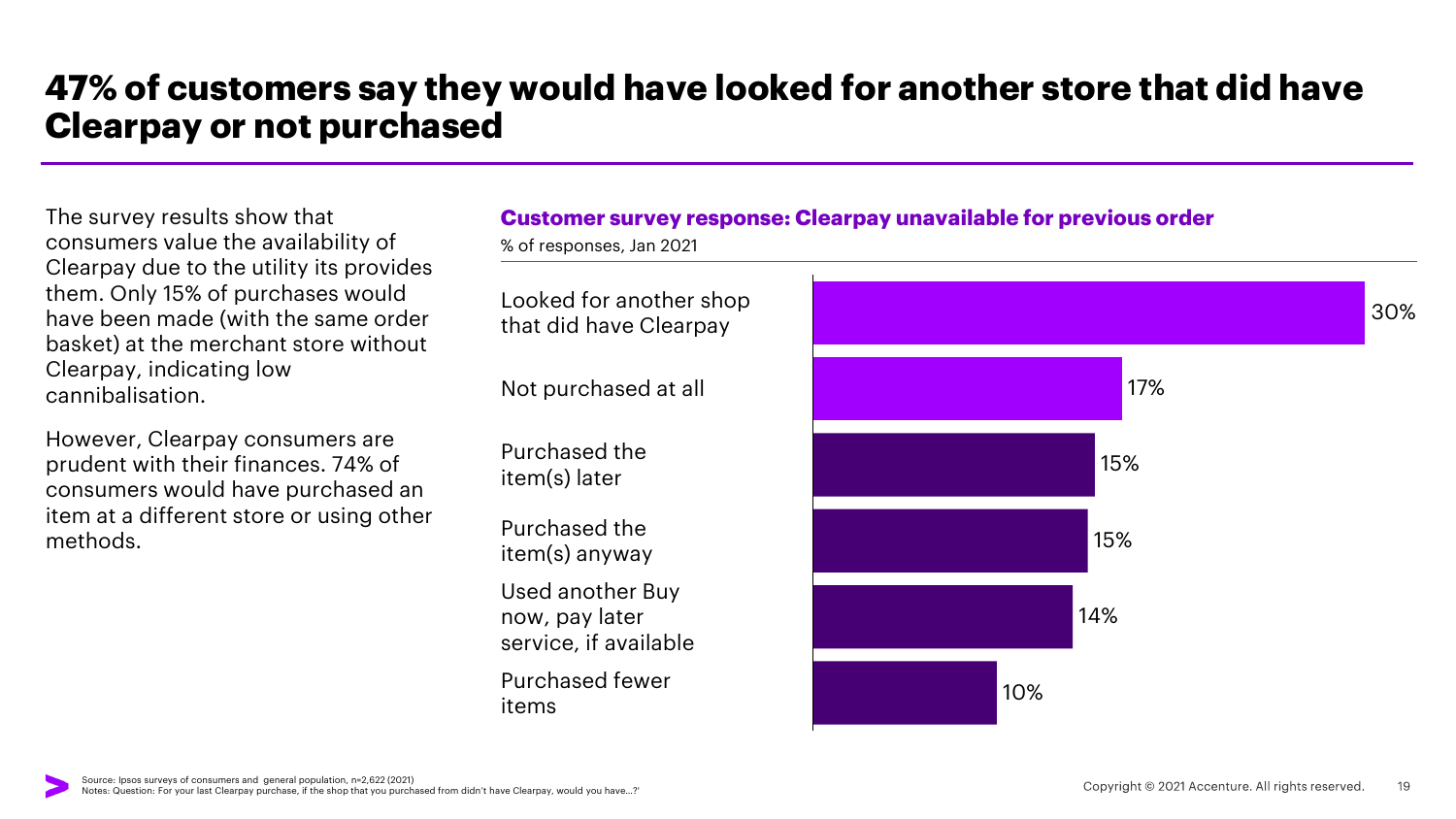### **Clearpay delivers £27 million in consumer surplus as a financial management tool and an alternative to credit**

#### **Consumer benefits of Clearpay**

£m, 2020



Source: Ipsos surveys of Clearpay consumers and general population, n=2,622.

Notes: Responses to 'How important is this reason' ranged from 'Not at all' to 'Very important', and were assigned a score. The distribution of scores across the derived figure for consumer surplus gives a value for the surplus derived for each reason.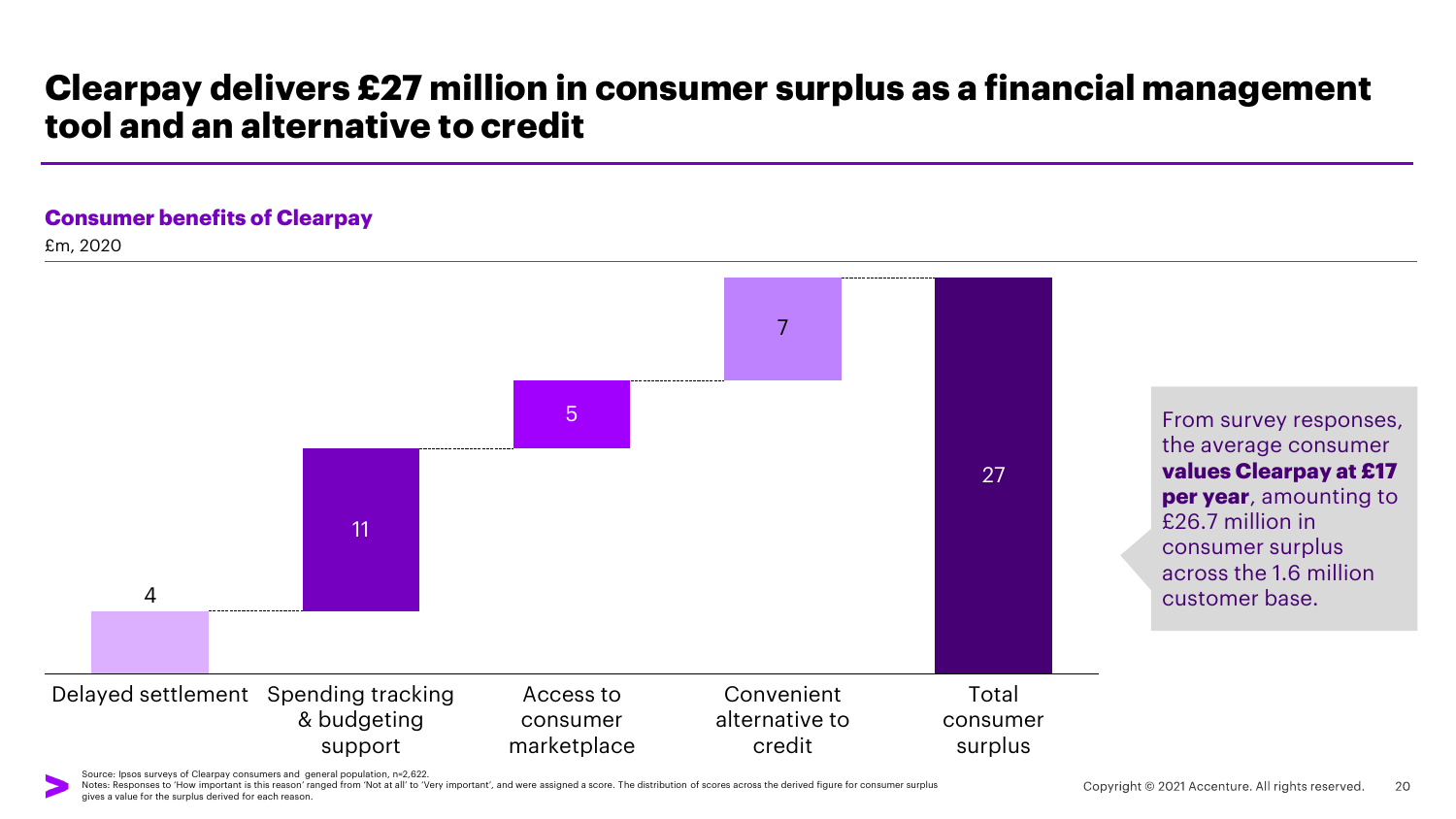



## **Appendix**

Copyright © 2021 Accenture. All rights reserved. 21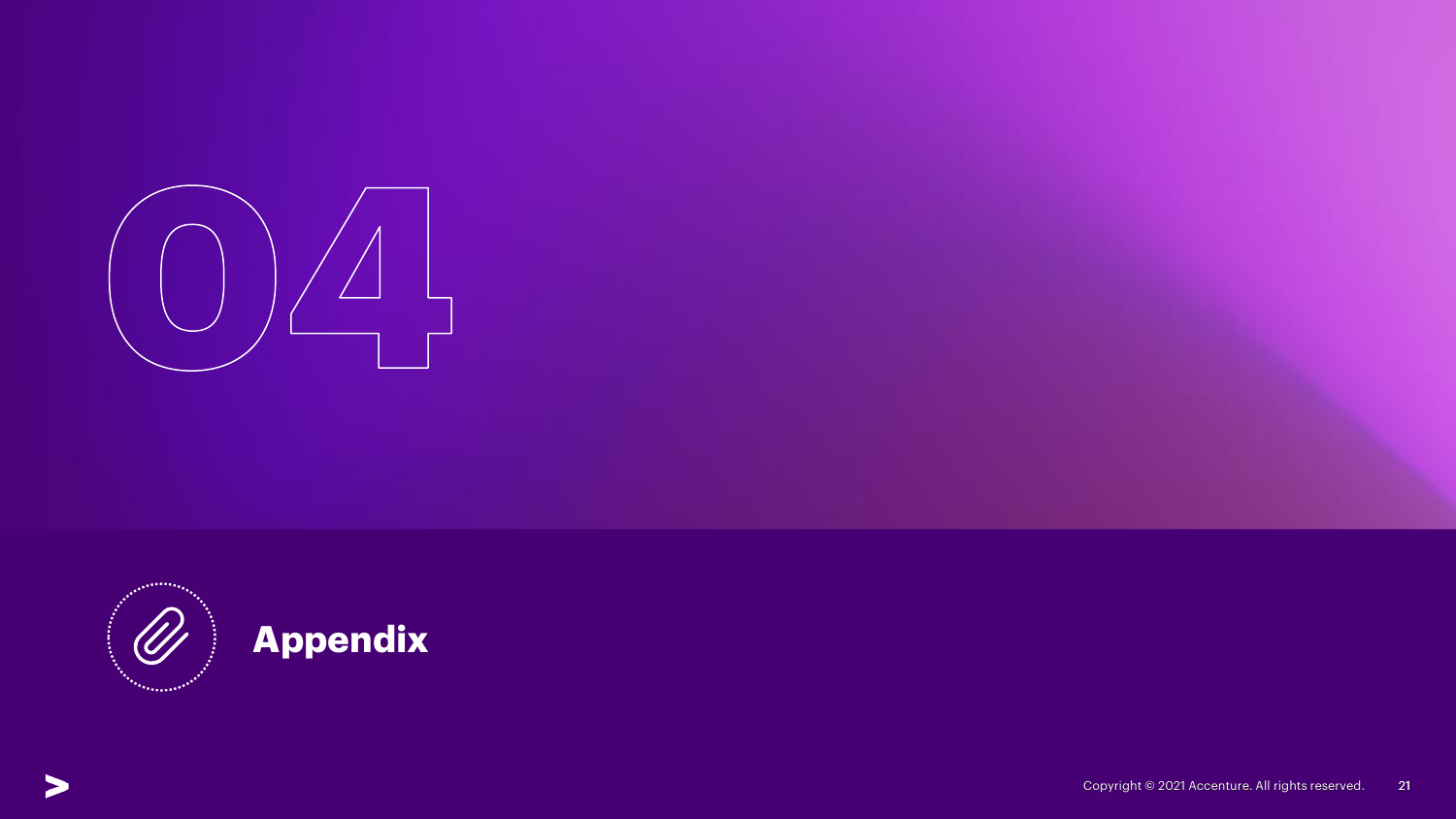### **Three major data sources were used in this analysis**

- Fieldwork in January 2021
- Commissioned by Accenture on behalf of Clearpay
- 1,539 total respondents
- Matched sample to age, location and gender characteristics
- Data on spending, savings and budgeting

**Ipsos/I-view Survey of Clearpay lpsos/I-view Panel Survey <b>Clearpay Clearpay Clearpay transaction data** 

- Fieldwork in February 2021
- Commissioned by Accenture on behalf of Clearpay
- Respondents from n=50,000 random sample of consumer emails
- 2,611 total respondents
- Data on spending, savings and budgeting

- **Transaction and late fee data**
- **•** Directly tracks spending amounts, dates, categories, payment methods, fees and returns
- 2019 and 2020 data used

Full citation of additional data sources:

**Understanding Society –** University of Essex. Institute for Social and Economic Research, NatCen Social Research and Kantar Public, [producers]: Understanding Society: Waves 1-7, 2009-2016 and harmonised British Household Panel Survey: Waves 1-18 [computer file]. 9th Edition. Colchester, Essex: UK Data Service [distributor], November 2017. SN: 6614, http://dx.doi.org/10.5255/UKDA-SN-6614-8.http://dx.doi.org/10.5255/UKDA-SN-6614-9.

**Card Spending Update** - UK Finance (Oct 2020, released Jan 2021) url = https://www.ukfinance.org.uk/sites/default/files/uploads/Data%20(XLS%20and%20PDF)/Card-Spending-Update-October-2020-final.pdf **Bank of England Bankstattables** (CFMZ6IR), released Feb 2021; Clearpay late fees data 2020., url= https://www.bankofengland.co.uk/boeapps/database/